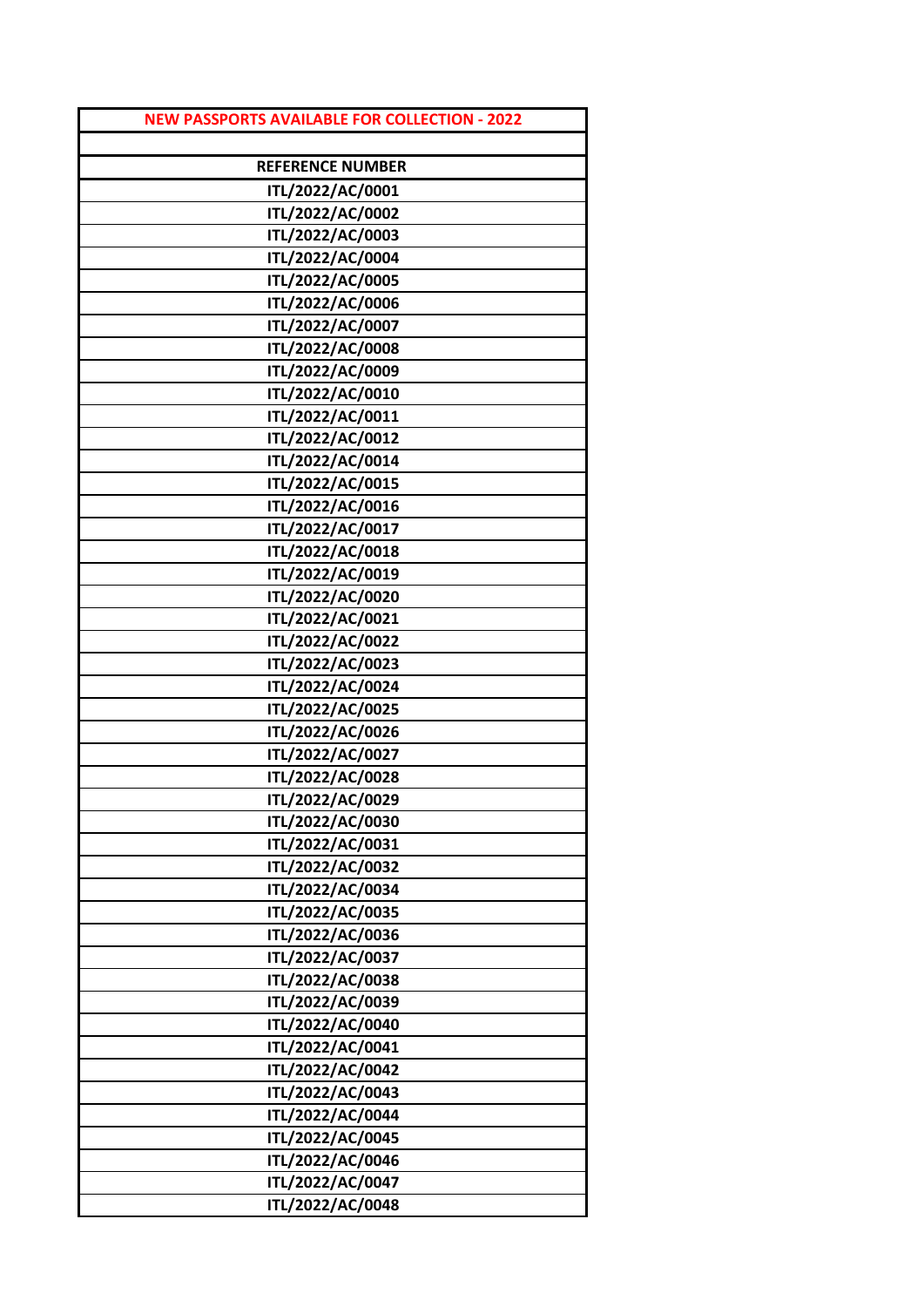| ITL/2022/AC/0049 |
|------------------|
| ITL/2022/AC/0050 |
|                  |
| ITL/2022/AC/0051 |
| ITL/2022/AC/0052 |
| ITL/2022/AC/0053 |
| ITL/2022/AC/0054 |
| ITL/2022/AC/0055 |
| ITL/2022/AC/0056 |
| ITL/2022/AC/0057 |
| ITL/2022/AC/0058 |
| ITL/2022/AC/0059 |
| ITL/2022/AC/0060 |
| ITL/2022/AC/0061 |
| ITL/2022/AC/0062 |
| ITL/2022/AC/0064 |
| ITL/2022/AC/0065 |
| ITL/2022/AC/0066 |
| ITL/2022/AC/0067 |
| ITL/2022/AC/0068 |
| ITL/2022/AC/0069 |
| ITL/2022/AC/0070 |
| ITL/2022/AC/0071 |
| ITL/2022/AC/0072 |
| ITL/2022/AC/0073 |
| ITL/2022/AC/0074 |
| ITL/2022/AC/0075 |
| ITL/2022/AC/0076 |
| ITL/2022/AC/0077 |
| ITL/2022/AC/0078 |
| ITL/2022/AC/0079 |
|                  |
| ITL/2022/AC/0080 |
| ITL/2022/AC/0081 |
| ITL/2022/AC/0082 |
| ITL/2022/AC/0083 |
| ITL/2022/AC/0084 |
| ITL/2022/AC/0085 |
| ITL/2022/AC/0086 |
| ITL/2022/AC/0087 |
| ITL/2022/AC/0088 |
| ITL/2022/AC/0089 |
| ITL/2022/AC/0090 |
| ITL/2022/AC/0091 |
| ITL/2022/AC/0092 |
| ITL/2022/AC/0093 |
| ITL/2022/AC/0094 |
| ITL/2022/AC/0095 |
| ITL/2022/AC/0096 |
| ITL/2022/AC/0097 |
| ITL/2022/AC/0098 |
| ITL/2022/AC/0099 |
|                  |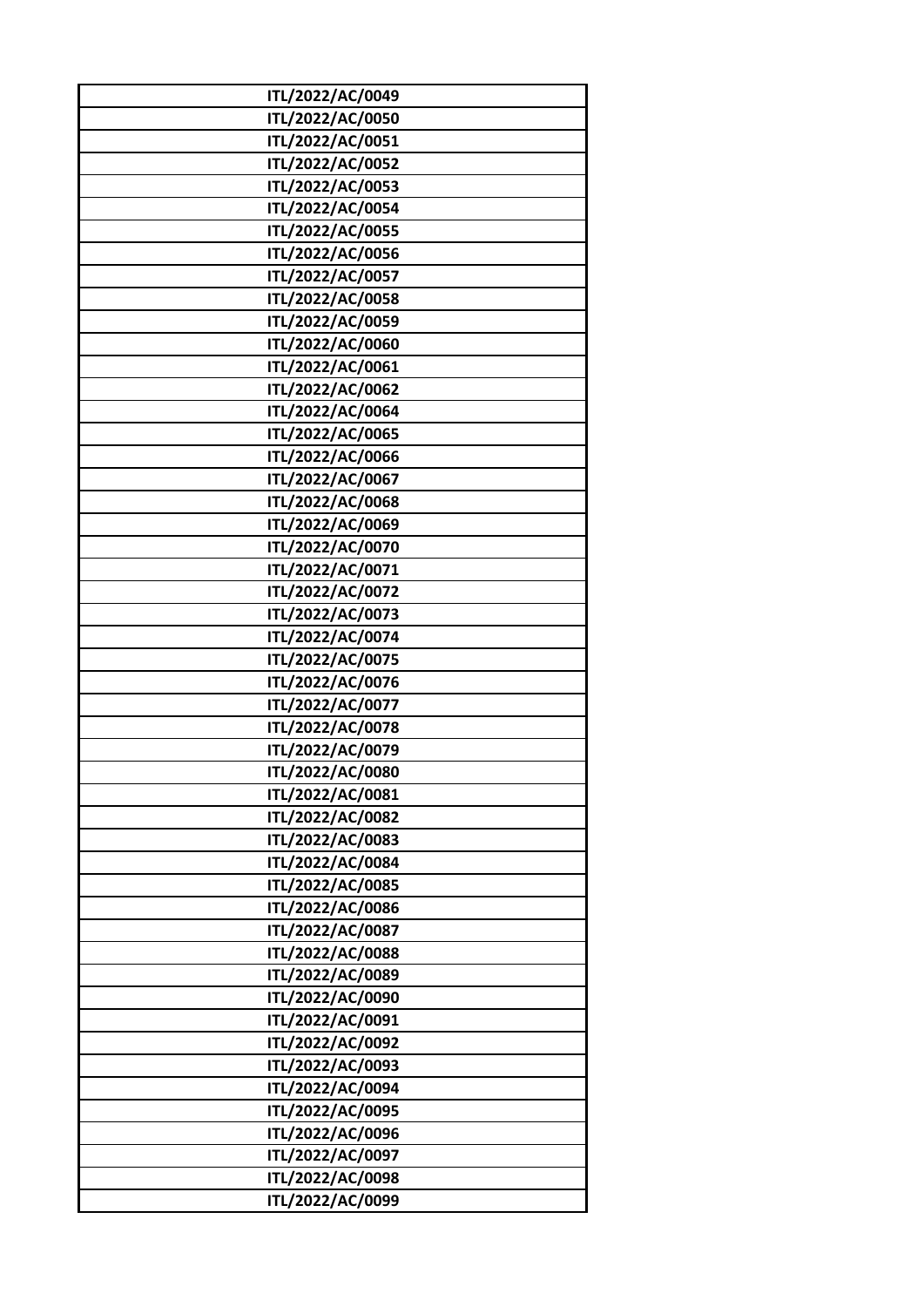| ITL/2022/AC/0100 |  |
|------------------|--|
| ITL/2022/AC/0101 |  |
| ITL/2022/AC/0102 |  |
| ITL/2022/AC/0103 |  |
| ITL/2022/AC/0104 |  |
| ITL/2022/AC/0105 |  |
|                  |  |
| ITL/2022/AC/0106 |  |
| ITL/2022/AC/0107 |  |
| ITL/2022/AC/0108 |  |
| ITL/2022/AC/0109 |  |
| ITL/2022/AC/0110 |  |
| ITL/2022/AC/0111 |  |
| ITL/2022/AC/0112 |  |
| ITL/2022/AC/0113 |  |
| ITL/2022/AC/0114 |  |
| ITL/2022/AC/0115 |  |
| ITL/2022/AC/0116 |  |
| ITL/2022/AC/0117 |  |
| ITL/2022/AC/0118 |  |
| ITL/2022/AC/0119 |  |
| ITL/2022/AC/0120 |  |
| ITL/2022/AC/0121 |  |
| ITL/2022/AC/0122 |  |
| ITL/2022/AC/0123 |  |
| ITL/2022/AC/0124 |  |
| ITL/2022/AC/0125 |  |
| ITL/2022/AC/0126 |  |
| ITL/2022/AC/0129 |  |
| ITL/2022/AC/0130 |  |
| ITL/2022/AC/0131 |  |
| ITL/2022/AC/0132 |  |
| ITL/2022/AC/0133 |  |
| ITL/2022/AC/0134 |  |
|                  |  |
| ITL/2022/AC/0135 |  |
| ITL/2022/AC/0136 |  |
| ITL/2022/AC/0137 |  |
| ITL/2022/AC/0138 |  |
| ITL/2022/AC/0139 |  |
| ITL/2022/AC/0140 |  |
| ITL/2022/AC/0141 |  |
| ITL/2022/AC/0142 |  |
| ITL/2022/AC/0143 |  |
| ITL/2022/AC/0144 |  |
| ITL/2022/AC/0145 |  |
| ITL/2022/AC/0146 |  |
| ITL/2022/AC/0147 |  |
| ITL/2022/AC/0148 |  |
| ITL/2022/AC/0149 |  |
| ITL/2022/AC/0150 |  |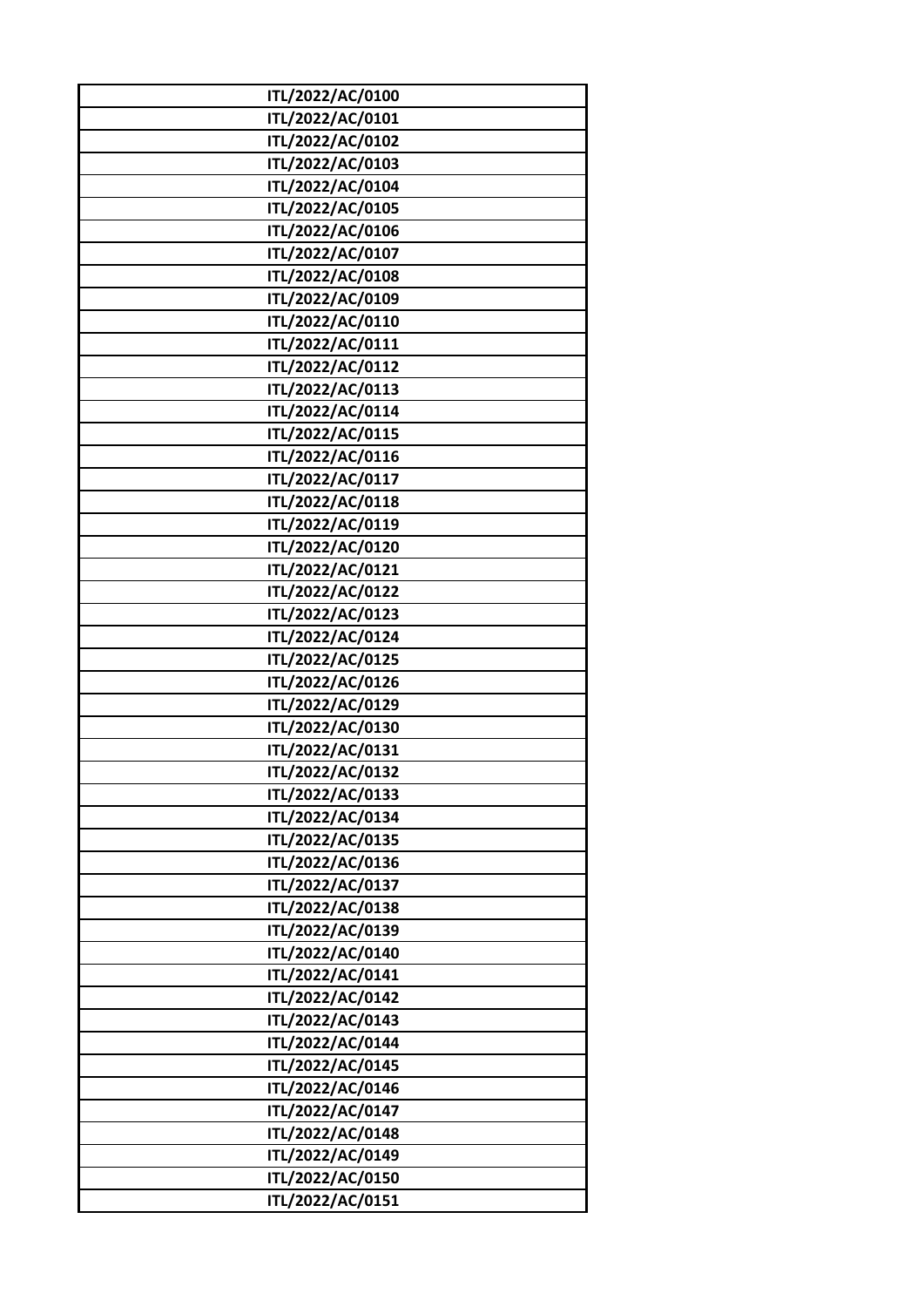| ITL/2022/AC/0152                     |
|--------------------------------------|
|                                      |
| ITL/2022/AC/0153                     |
| ITL/2022/AC/0156                     |
| ITL/2022/AC/0157                     |
| ITL/2022/AC/0158                     |
| ITL/2022/AC/0159                     |
| ITL/2022/AC/0160                     |
| ITL/2022/AC/0161                     |
| ITL/2022/AC/0163                     |
| ITL/2022/AC/0164                     |
| ITL/2022/AC/0165                     |
| ITL/2022/AC/0166                     |
| ITL/2022/AC/0167                     |
| ITL/2022/AC/0168                     |
| ITL/2022/AC/0169                     |
| ITL/2022/AC/0170                     |
| ITL/2022/AC/0171                     |
| ITL/2022/AC/0172                     |
| ITL/2022/AC/0173                     |
| ITL/2022/AC/0174                     |
| ITL/2022/AC/0175                     |
|                                      |
| ITL/2022/AC/0176                     |
| ITL/2022/AC/0177                     |
| ITL/2022/AC/0178                     |
| ITL/2022/AC/0179                     |
| ITL/2022/AC/0180                     |
| ITL/2022/AC/0181                     |
| ITL/2022/AC/0182                     |
| ITL/2022/AC/0183                     |
| ITL/2022/AC/0184                     |
| ITL/2022/AC/0186                     |
| ITL/2022/AC/0187                     |
| ITL/2022/AC/0188                     |
| ITL/2022/AC/0189                     |
| ITL/2022/AC/0190                     |
| ITL/2022/AC/0191                     |
| ITL/2022/AC/0192                     |
| ITL/2022/AC/0193                     |
| ITL/2022/AC/0194                     |
| ITL/2022/AC/0195                     |
| ITL/2022/AC/0196                     |
| ITL/2022/AC/0197                     |
|                                      |
|                                      |
| ITL/2022/AC/0198                     |
| ITL/2022/AC/0199                     |
| ITL/2022/AC/0200                     |
| ITL/2022/AC/0201                     |
| ITL/2022/AC/0202                     |
| ITL/2022/AC/0203                     |
| ITL/2022/AC/0204<br>ITL/2022/AC/0205 |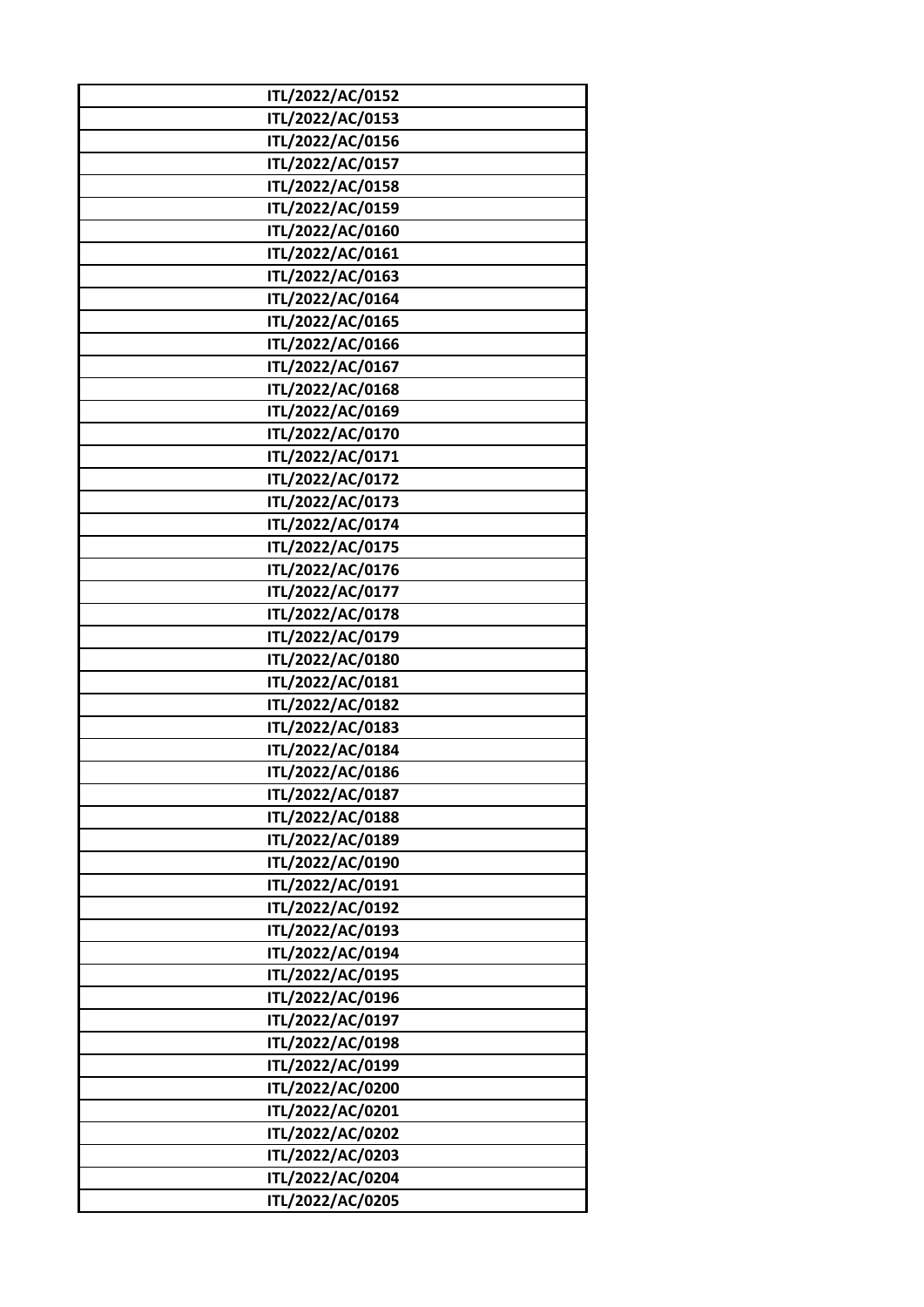| ITL/2022/AC/0206<br>ITL/2022/AC/0207<br>ITL/2022/AC/0208<br>ITL/2022/AC/0209<br>ITL/2022/AC/0211<br>ITL/2022/AC/0212<br>ITL/2022/AC/0213<br>ITL/2022/AC/0214<br>ITL/2022/AC/0215<br>ITL/2022/AC/0216<br>ITL/2022/AC/0217<br>ITL/2022/AC/0219<br>ITL/2022/AC/0220<br>ITL/2022/AC/0221<br>ITL/2022/AC/0222<br>ITL/2022/AC/0223<br>ITL/2022/AC/0224<br>ITL/2022/AC/0225<br>ITL/2022/AC/0226<br>ITL/2022/AC/0227<br>ITL/2022/AC/0228<br>ITL/2022/AC/0229<br>ITL/2022/AC/0230<br>ITL/2022/AC/0231<br>ITL/2022/AC/0232<br>ITL/2022/AC/0233<br>ITL/2022/AC/0234<br>ITL/2022/AC/0235<br>ITL/2022/AC/0236<br>ITL/2022/AC/0237<br>ITL/2022/AC/0238<br>ITL/2022/AC/0239<br>ITL/2022/AC/0240<br>ITL/2022/AC/0242<br>ITL/2022/AC/0243<br>ITL/2022/AC/0244<br>ITL/2022/AC/0245<br>ITL/2022/AC/0246<br>ITL/2022/AC/0247<br>ITL/2022/AC/0248<br>ITL/2022/AC/0249<br>ITL/2022/AC/0250<br>ITL/2022/AC/0251<br>ITL/2022/AC/0252<br>ITL/2022/AC/0253<br>ITL/2022/AC/0254<br>ITL/2022/AC/0255 |                  |
|--------------------------------------------------------------------------------------------------------------------------------------------------------------------------------------------------------------------------------------------------------------------------------------------------------------------------------------------------------------------------------------------------------------------------------------------------------------------------------------------------------------------------------------------------------------------------------------------------------------------------------------------------------------------------------------------------------------------------------------------------------------------------------------------------------------------------------------------------------------------------------------------------------------------------------------------------------------------------|------------------|
|                                                                                                                                                                                                                                                                                                                                                                                                                                                                                                                                                                                                                                                                                                                                                                                                                                                                                                                                                                          |                  |
|                                                                                                                                                                                                                                                                                                                                                                                                                                                                                                                                                                                                                                                                                                                                                                                                                                                                                                                                                                          |                  |
|                                                                                                                                                                                                                                                                                                                                                                                                                                                                                                                                                                                                                                                                                                                                                                                                                                                                                                                                                                          |                  |
|                                                                                                                                                                                                                                                                                                                                                                                                                                                                                                                                                                                                                                                                                                                                                                                                                                                                                                                                                                          |                  |
|                                                                                                                                                                                                                                                                                                                                                                                                                                                                                                                                                                                                                                                                                                                                                                                                                                                                                                                                                                          |                  |
|                                                                                                                                                                                                                                                                                                                                                                                                                                                                                                                                                                                                                                                                                                                                                                                                                                                                                                                                                                          |                  |
|                                                                                                                                                                                                                                                                                                                                                                                                                                                                                                                                                                                                                                                                                                                                                                                                                                                                                                                                                                          |                  |
|                                                                                                                                                                                                                                                                                                                                                                                                                                                                                                                                                                                                                                                                                                                                                                                                                                                                                                                                                                          |                  |
|                                                                                                                                                                                                                                                                                                                                                                                                                                                                                                                                                                                                                                                                                                                                                                                                                                                                                                                                                                          |                  |
|                                                                                                                                                                                                                                                                                                                                                                                                                                                                                                                                                                                                                                                                                                                                                                                                                                                                                                                                                                          |                  |
|                                                                                                                                                                                                                                                                                                                                                                                                                                                                                                                                                                                                                                                                                                                                                                                                                                                                                                                                                                          |                  |
|                                                                                                                                                                                                                                                                                                                                                                                                                                                                                                                                                                                                                                                                                                                                                                                                                                                                                                                                                                          |                  |
|                                                                                                                                                                                                                                                                                                                                                                                                                                                                                                                                                                                                                                                                                                                                                                                                                                                                                                                                                                          |                  |
|                                                                                                                                                                                                                                                                                                                                                                                                                                                                                                                                                                                                                                                                                                                                                                                                                                                                                                                                                                          |                  |
|                                                                                                                                                                                                                                                                                                                                                                                                                                                                                                                                                                                                                                                                                                                                                                                                                                                                                                                                                                          |                  |
|                                                                                                                                                                                                                                                                                                                                                                                                                                                                                                                                                                                                                                                                                                                                                                                                                                                                                                                                                                          |                  |
|                                                                                                                                                                                                                                                                                                                                                                                                                                                                                                                                                                                                                                                                                                                                                                                                                                                                                                                                                                          |                  |
|                                                                                                                                                                                                                                                                                                                                                                                                                                                                                                                                                                                                                                                                                                                                                                                                                                                                                                                                                                          |                  |
|                                                                                                                                                                                                                                                                                                                                                                                                                                                                                                                                                                                                                                                                                                                                                                                                                                                                                                                                                                          |                  |
|                                                                                                                                                                                                                                                                                                                                                                                                                                                                                                                                                                                                                                                                                                                                                                                                                                                                                                                                                                          |                  |
|                                                                                                                                                                                                                                                                                                                                                                                                                                                                                                                                                                                                                                                                                                                                                                                                                                                                                                                                                                          |                  |
|                                                                                                                                                                                                                                                                                                                                                                                                                                                                                                                                                                                                                                                                                                                                                                                                                                                                                                                                                                          |                  |
|                                                                                                                                                                                                                                                                                                                                                                                                                                                                                                                                                                                                                                                                                                                                                                                                                                                                                                                                                                          |                  |
|                                                                                                                                                                                                                                                                                                                                                                                                                                                                                                                                                                                                                                                                                                                                                                                                                                                                                                                                                                          |                  |
|                                                                                                                                                                                                                                                                                                                                                                                                                                                                                                                                                                                                                                                                                                                                                                                                                                                                                                                                                                          |                  |
|                                                                                                                                                                                                                                                                                                                                                                                                                                                                                                                                                                                                                                                                                                                                                                                                                                                                                                                                                                          |                  |
|                                                                                                                                                                                                                                                                                                                                                                                                                                                                                                                                                                                                                                                                                                                                                                                                                                                                                                                                                                          |                  |
|                                                                                                                                                                                                                                                                                                                                                                                                                                                                                                                                                                                                                                                                                                                                                                                                                                                                                                                                                                          |                  |
|                                                                                                                                                                                                                                                                                                                                                                                                                                                                                                                                                                                                                                                                                                                                                                                                                                                                                                                                                                          |                  |
|                                                                                                                                                                                                                                                                                                                                                                                                                                                                                                                                                                                                                                                                                                                                                                                                                                                                                                                                                                          |                  |
|                                                                                                                                                                                                                                                                                                                                                                                                                                                                                                                                                                                                                                                                                                                                                                                                                                                                                                                                                                          |                  |
|                                                                                                                                                                                                                                                                                                                                                                                                                                                                                                                                                                                                                                                                                                                                                                                                                                                                                                                                                                          |                  |
|                                                                                                                                                                                                                                                                                                                                                                                                                                                                                                                                                                                                                                                                                                                                                                                                                                                                                                                                                                          |                  |
|                                                                                                                                                                                                                                                                                                                                                                                                                                                                                                                                                                                                                                                                                                                                                                                                                                                                                                                                                                          |                  |
|                                                                                                                                                                                                                                                                                                                                                                                                                                                                                                                                                                                                                                                                                                                                                                                                                                                                                                                                                                          |                  |
|                                                                                                                                                                                                                                                                                                                                                                                                                                                                                                                                                                                                                                                                                                                                                                                                                                                                                                                                                                          |                  |
|                                                                                                                                                                                                                                                                                                                                                                                                                                                                                                                                                                                                                                                                                                                                                                                                                                                                                                                                                                          |                  |
|                                                                                                                                                                                                                                                                                                                                                                                                                                                                                                                                                                                                                                                                                                                                                                                                                                                                                                                                                                          |                  |
|                                                                                                                                                                                                                                                                                                                                                                                                                                                                                                                                                                                                                                                                                                                                                                                                                                                                                                                                                                          |                  |
|                                                                                                                                                                                                                                                                                                                                                                                                                                                                                                                                                                                                                                                                                                                                                                                                                                                                                                                                                                          |                  |
|                                                                                                                                                                                                                                                                                                                                                                                                                                                                                                                                                                                                                                                                                                                                                                                                                                                                                                                                                                          |                  |
|                                                                                                                                                                                                                                                                                                                                                                                                                                                                                                                                                                                                                                                                                                                                                                                                                                                                                                                                                                          |                  |
|                                                                                                                                                                                                                                                                                                                                                                                                                                                                                                                                                                                                                                                                                                                                                                                                                                                                                                                                                                          |                  |
|                                                                                                                                                                                                                                                                                                                                                                                                                                                                                                                                                                                                                                                                                                                                                                                                                                                                                                                                                                          |                  |
|                                                                                                                                                                                                                                                                                                                                                                                                                                                                                                                                                                                                                                                                                                                                                                                                                                                                                                                                                                          |                  |
|                                                                                                                                                                                                                                                                                                                                                                                                                                                                                                                                                                                                                                                                                                                                                                                                                                                                                                                                                                          |                  |
|                                                                                                                                                                                                                                                                                                                                                                                                                                                                                                                                                                                                                                                                                                                                                                                                                                                                                                                                                                          |                  |
|                                                                                                                                                                                                                                                                                                                                                                                                                                                                                                                                                                                                                                                                                                                                                                                                                                                                                                                                                                          |                  |
| ITL/2022/AC/0258                                                                                                                                                                                                                                                                                                                                                                                                                                                                                                                                                                                                                                                                                                                                                                                                                                                                                                                                                         | ITL/2022/AC/0257 |
|                                                                                                                                                                                                                                                                                                                                                                                                                                                                                                                                                                                                                                                                                                                                                                                                                                                                                                                                                                          |                  |
|                                                                                                                                                                                                                                                                                                                                                                                                                                                                                                                                                                                                                                                                                                                                                                                                                                                                                                                                                                          |                  |
|                                                                                                                                                                                                                                                                                                                                                                                                                                                                                                                                                                                                                                                                                                                                                                                                                                                                                                                                                                          | ITL/2022/AC/0259 |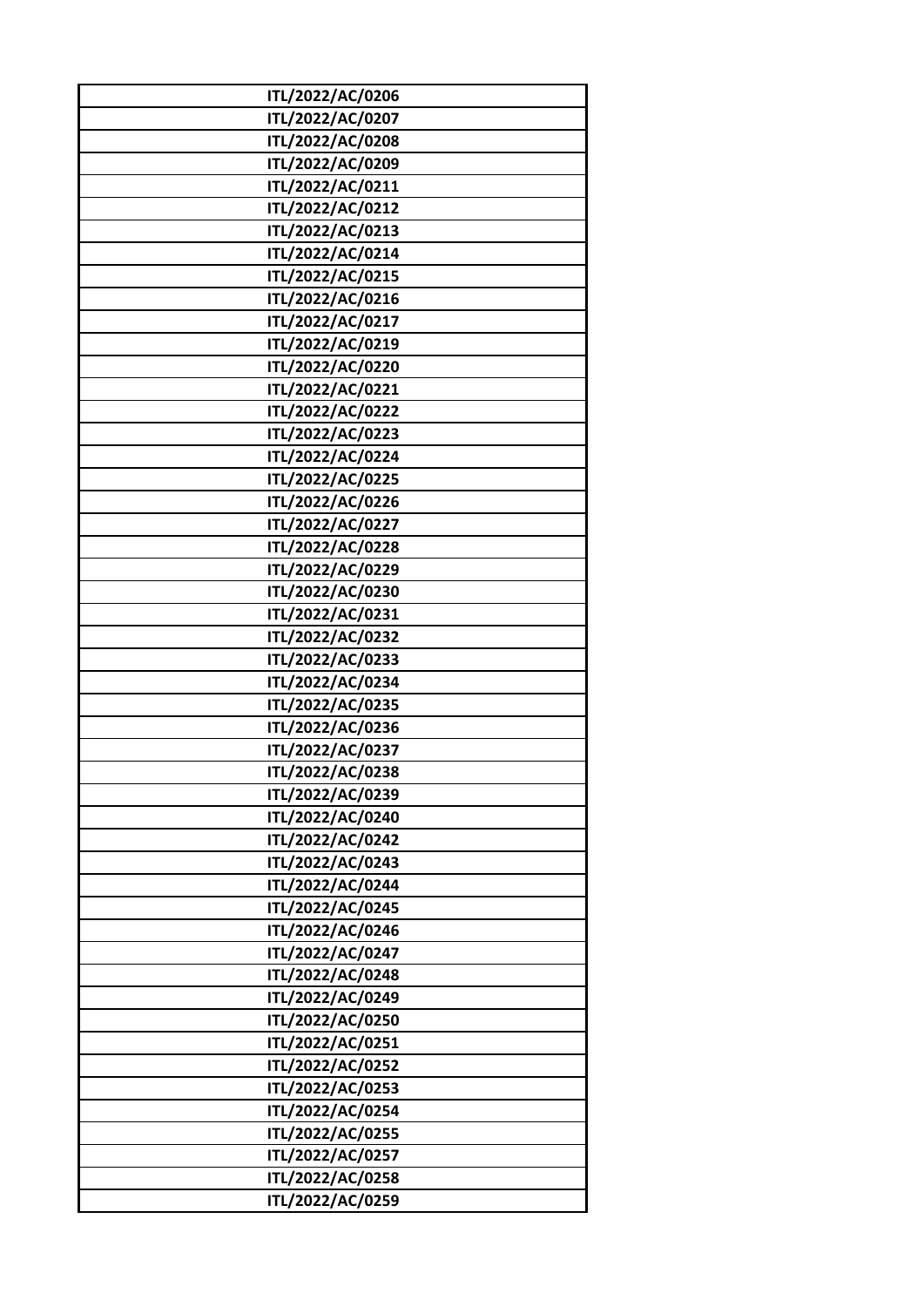| ITL/2022/AC/0260 |
|------------------|
| ITL/2022/AC/0261 |
| ITL/2022/AC/0262 |
| ITL/2022/AC/0263 |
| ITL/2022/AC/0264 |
|                  |
| ITL/2022/AC/0265 |
| ITL/2022/AC/0266 |
| ITL/2022/AC/0267 |
| ITL/2022/AC/0268 |
| ITL/2022/AC/0269 |
| ITL/2022/AC/0271 |
| ITL/2022/AC/0272 |
| ITL/2022/AC/0273 |
| ITL/2022/AC/0274 |
| ITL/2022/AC/0275 |
| ITL/2022/AC/0276 |
| ITL/2022/AC/0277 |
| ITL/2022/AC/0278 |
| ITL/2022/AC/0279 |
| ITL/2022/AC/0280 |
| ITL/2022/AC/0281 |
| ITL/2022/AC/0282 |
| ITL/2022/AC/0283 |
| ITL/2022/AC/0284 |
| ITL/2022/AC/0285 |
| ITL/2022/AC/0286 |
| ITL/2022/AC/0287 |
| ITL/2022/AC/0288 |
| ITL/2022/AC/0289 |
| ITL/2022/AC/0290 |
| ITL/2022/AC/0291 |
| ITL/2022/AC/0292 |
| ITL/2022/AC/0293 |
| ITL/2022/AC/0294 |
| ITL/2022/AC/0295 |
| ITL/2022/AC/0296 |
| ITL/2022/AC/0297 |
| ITL/2022/AC/0299 |
| ITL/2022/AC/0300 |
| ITL/2022/AC/0302 |
| ITL/2022/AC/0303 |
| ITL/2022/AC/0304 |
| ITL/2022/AC/0305 |
| ITL/2022/AC/0306 |
| ITL/2022/AC/0307 |
| ITL/2022/AC/0308 |
| ITL/2022/AC/0309 |
| ITL/2022/AC/0310 |
|                  |
| ITL/2022/AC/0311 |
| ITL/2022/AC/0312 |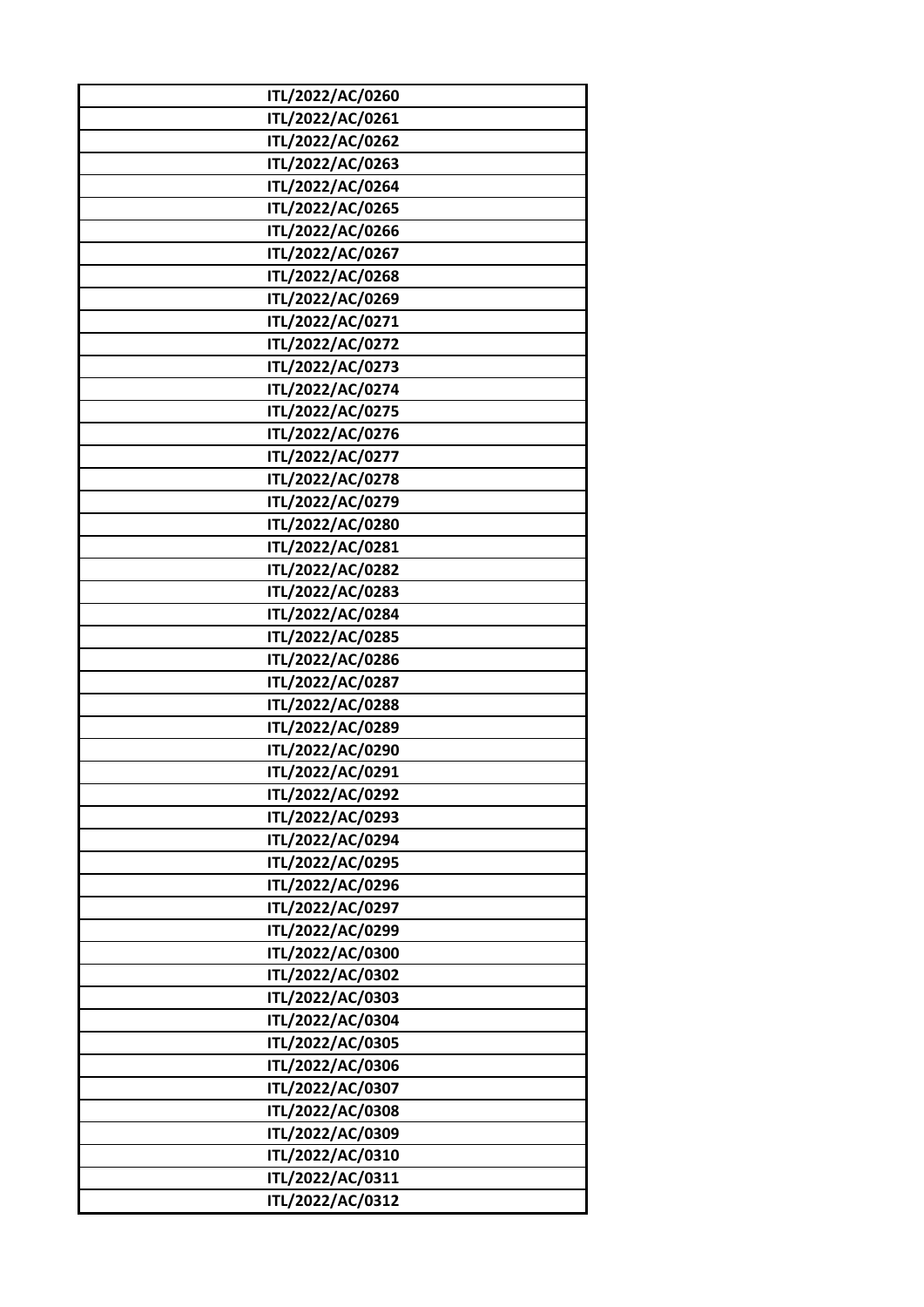| ITL/2022/AC/0313 |
|------------------|
| ITL/2022/AC/0314 |
| ITL/2022/AC/0316 |
| ITL/2022/AC/0317 |
| ITL/2022/AC/0318 |
| ITL/2022/AC/0319 |
| ITL/2022/AC/0320 |
| ITL/2022/AC/0321 |
| ITL/2022/AC/0322 |
| ITL/2022/AC/0325 |
| ITL/2022/AC/0326 |
| ITL/2022/AC/0327 |
| ITL/2022/AC/0328 |
| ITL/2022/AC/0329 |
| ITL/2022/AC/0330 |
| ITL/2022/AC/0331 |
| ITL/2022/AC/0332 |
| ITL/2022/AC/0333 |
| ITL/2022/AC/0334 |
| ITL/2022/AC/0335 |
| ITL/2022/AC/0336 |
| ITL/2022/AC/0337 |
| ITL/2022/AC/0339 |
| ITL/2022/AC/0340 |
| ITL/2022/AC/0341 |
| ITL/2022/AC/0342 |
| ITL/2022/AC/0343 |
| ITL/2022/AC/0344 |
| ITL/2022/AC/0345 |
| ITL/2022/AC/0346 |
| ITL/2022/AC/0347 |
| ITL/2022/AC/0348 |
| ITL/2022/AC/0349 |
| ITL/2022/AC/0350 |
| ITL/2022/AC/0351 |
| ITL/2022/AC/0352 |
| ITL/2022/AC/0353 |
| ITL/2022/AC/0354 |
| ITL/2022/AC/0355 |
| ITL/2022/AC/0356 |
| ITL/2022/AC/0357 |
| ITL/2022/AC/0358 |
| ITL/2022/AC/0359 |
| ITL/2022/AC/0360 |
| ITL/2022/AC/0361 |
| ITL/2022/AC/0362 |
| ITL/2022/AC/0364 |
| ITL/2022/AC/0365 |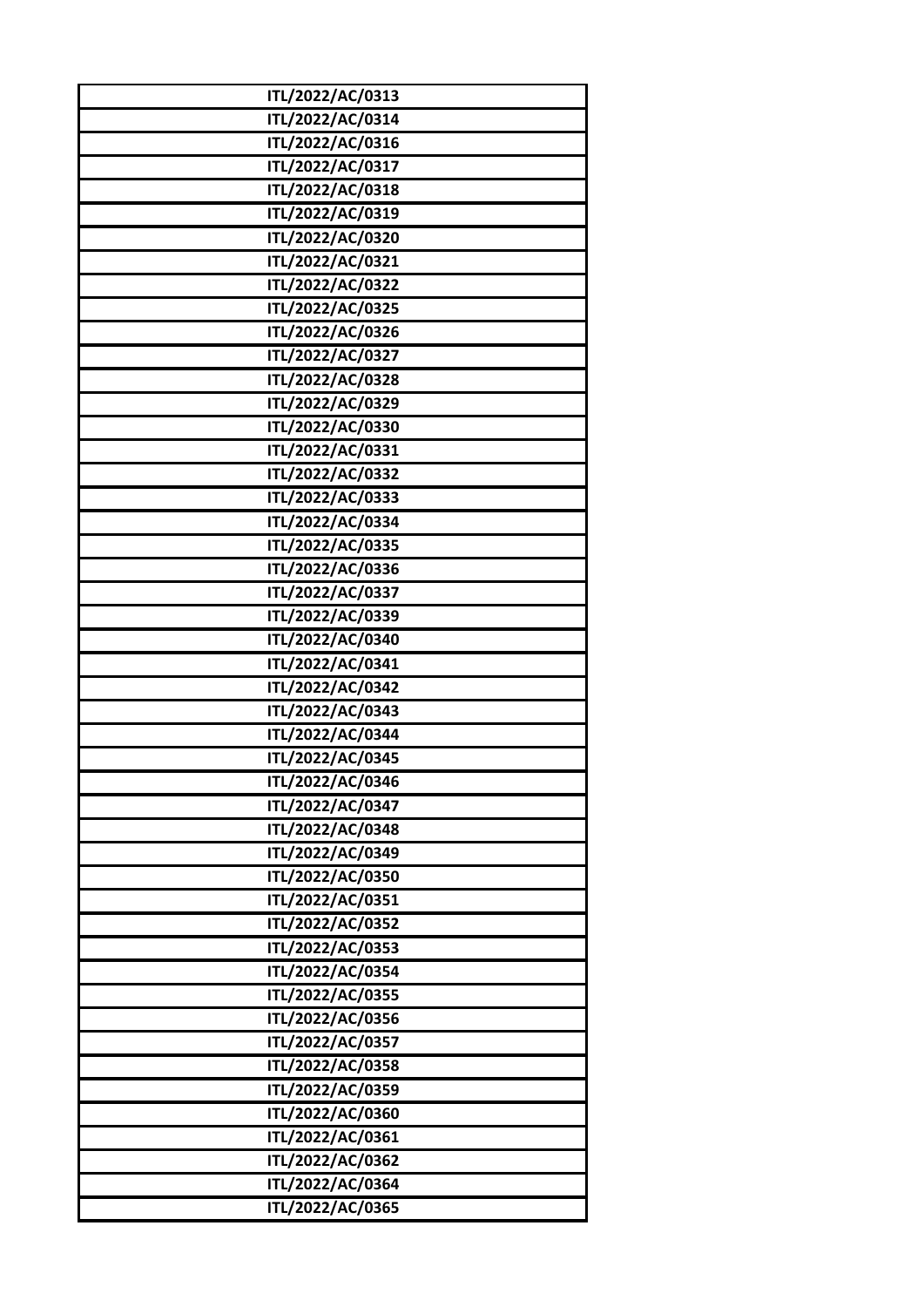| ITL/2022/AC/0366 |  |
|------------------|--|
| ITL/2022/AC/0367 |  |
| ITL/2022/AC/0368 |  |
| ITL/2022/AC/0369 |  |
| ITL/2022/AC/0371 |  |
| ITL/2022/AC/0372 |  |
| ITL/2022/AC/0374 |  |
| ITL/2022/AC/0375 |  |
| ITL/2022/AC/0376 |  |
| ITL/2022/AC/0377 |  |
| ITL/2022/AC/0378 |  |
| ITL/2022/AC/0379 |  |
| ITL/2022/AC/0380 |  |
| ITL/2022/AC/0381 |  |
| ITL/2022/AC/0382 |  |
| ITL/2022/AC/0383 |  |
| ITL/2022/AC/0384 |  |
| ITL/2022/AC/0385 |  |
| ITL/2022/AC/0387 |  |
| ITL/2022/AC/0389 |  |
| ITL/2022/AC/0390 |  |
| ITL/2022/AC/0391 |  |
| ITL/2022/AC/0392 |  |
| ITL/2022/AC/0393 |  |
| ITL/2022/AC/0394 |  |
| ITL/2022/AC/0396 |  |
| ITL/2022/AC/0397 |  |
| ITL/2022/AC/0398 |  |
| ITL/2022/AC/0399 |  |
| ITL/2022/AC/0400 |  |
| ITL/2022/AC/0401 |  |
| ITL/2022/AC/0402 |  |
| ITL/2022/AC/0403 |  |
| ITL/2022/AC/0404 |  |
| ITL/2022/AC/0405 |  |
| ITL/2022/AC/0406 |  |
| ITL/2022/AC/0407 |  |
| ITL/2022/AC/0408 |  |
| ITL/2022/AC/0410 |  |
| ITL/2022/AC/0411 |  |
| ITL/2022/AC/0412 |  |
| ITL/2022/AC/0413 |  |
| ITL/2022/AC/0414 |  |
| ITL/2022/AC/0415 |  |
| ITL/2022/AC/0416 |  |
| ITL/2022/AC/0417 |  |
| ITL/2022/AC/0418 |  |
| ITL/2022/AC/0422 |  |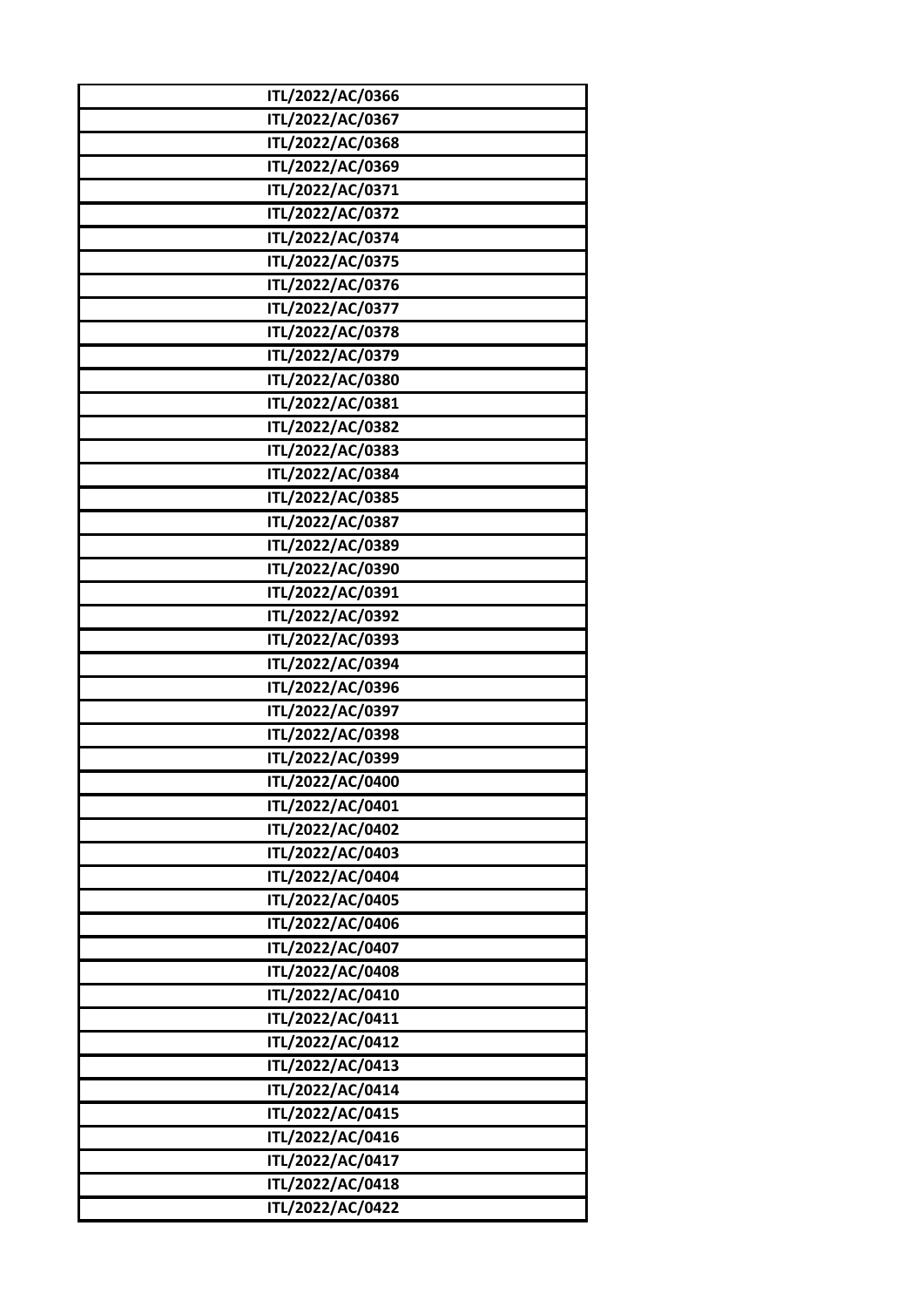| ITL/2022/AC/0426                     |
|--------------------------------------|
| ITL/2022/AC/0427                     |
| ITL/2022/AC/0430                     |
| ITL/2022/AC/0431                     |
| ITL/2022/AC/0432                     |
| ITL/2022/AC/0433                     |
| ITL/2022/AC/0434                     |
| ITL/2022/AC/0435                     |
| ITL/2022/AC/0436                     |
| ITL/2022/AC/0437                     |
| ITL/2022/AC/0438                     |
| ITL/2022/AC/0439                     |
| ITL/2022/AC/0440                     |
| ITL/2022/AC/0441                     |
| ITL/2022/AC/0442                     |
| ITL/2022/AC/0443                     |
| ITL/2022/AC/0444                     |
| ITL/2022/AC/0445                     |
| ITL/2022/AC/0446                     |
| ITL/2022/AC/0447                     |
| ITL/2022/AC/0448                     |
| ITL/2022/AC/0449                     |
| ITL/2022/AC/0450                     |
| ITL/2022/AC/0451                     |
| ITL/2022/AC/0452                     |
| ITL/2022/AC/0453                     |
| ITL/2022/AC/0454                     |
| ITL/2022/AC/0455                     |
| ITL/2022/AC/0457                     |
| ITL/2022/AC/0458                     |
| ITL/2022/AC/0459                     |
| ITL/2022/AC/0460                     |
| ITL/2022/AC/0461                     |
| ITL/2022/AC/0462                     |
| ITL/2022/AC/0463                     |
| ITL/2022/AC/0464                     |
| ITL/2022/AC/0465                     |
| ITL/2022/AC/0466                     |
| ITL/2022/AC/0467<br>ITL/2022/AC/0468 |
| ITL/2022/AC/0469                     |
| ITL/2022/AC/0470                     |
| ITL/2022/AC/0471                     |
| ITL/2022/AC/0472                     |
| ITL/2022/AC/0473                     |
| ITL/2022/AC/0474                     |
| ITL/2022/AC/0475                     |
| ITL/2022/AC/0476                     |
|                                      |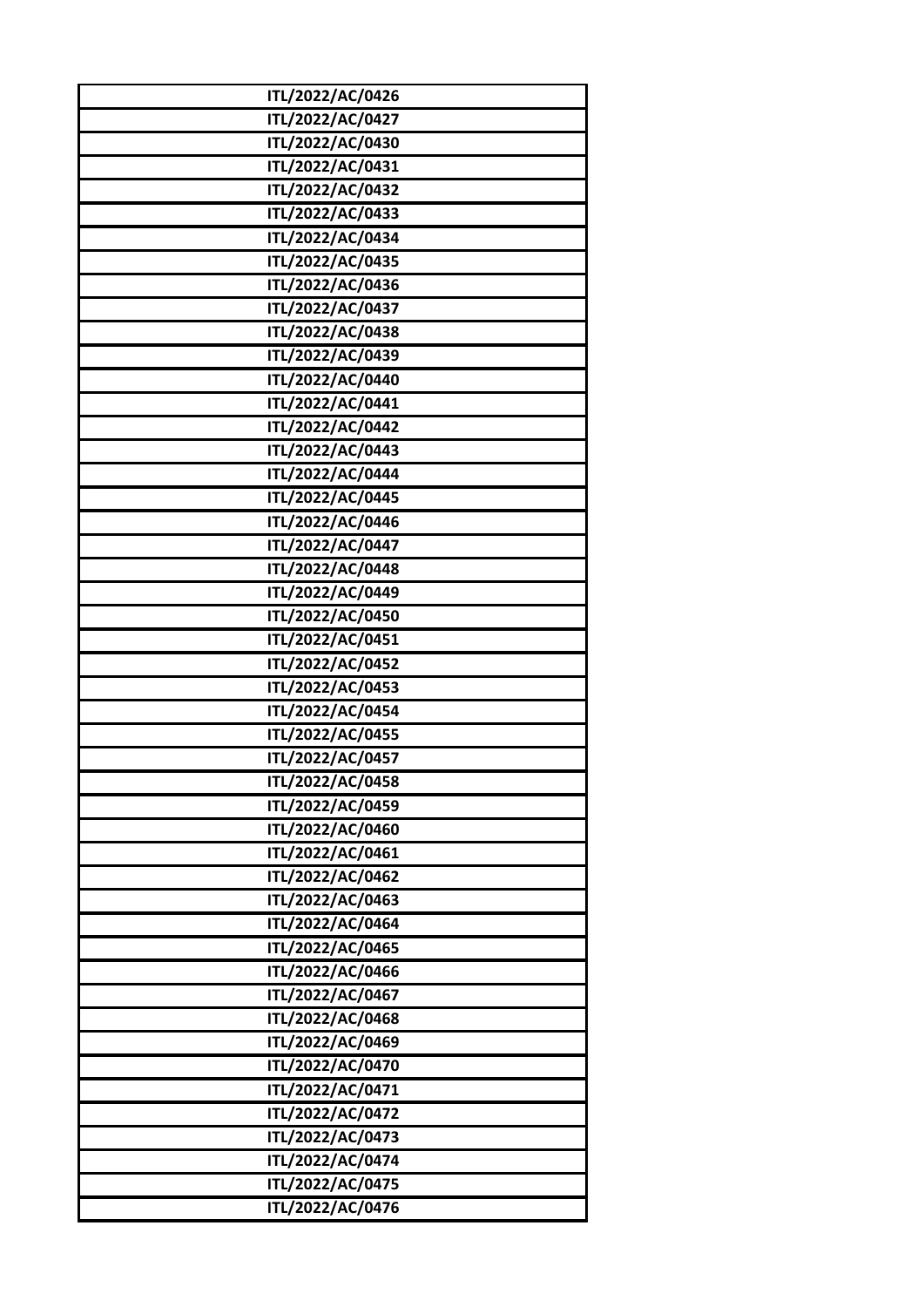| ITL/2022/AC/0477 |
|------------------|
| ITL/2022/AC/0480 |
| ITL/2022/AC/0481 |
| ITL/2022/AC/0484 |
| ITL/2022/AC/0485 |
| ITL/2022/AC/0486 |
| ITL/2022/AC/0487 |
| ITL/2022/AC/0488 |
| ITL/2022/AC/0489 |
| ITL/2022/AC/0490 |
| ITL/2022/AC/0491 |
| ITL/2022/AC/0492 |
| ITL/2022/AC/0493 |
| ITL/2022/AC/0494 |
| ITL/2022/AC/0496 |
| ITL/2022/AC/0497 |
| ITL/2022/AC/0498 |
| ITL/2022/AC/0499 |
| ITL/2022/AC/0500 |
| ITL/2022/AC/0501 |
| ITL/2022/AC/0502 |
| ITL/2022/AC/0503 |
| ITL/2022/AC/0504 |
| ITL/2022/AC/0505 |
| ITL/2022/AC/0506 |
| ITL/2022/AC/0507 |
| ITL/2022/AC/0508 |
| ITL/2022/AC/0509 |
| ITL/2022/AC/0511 |
| ITL/2022/AC/0513 |
| ITL/2022/AC/0514 |
| ITL/2022/AC/0515 |
| ITL/2022/AC/0516 |
| ITL/2022/AC/0517 |
| ITL/2022/AC/0518 |
| ITL/2022/AC/0519 |
| ITL/2022/AC/0521 |
| ITL/2022/AC/0523 |
| ITL/2022/AC/0524 |
| ITL/2022/AC/0525 |
| ITL/2022/AC/0526 |
| ITL/2022/AC/0527 |
| ITL/2022/AC/0528 |
| ITL/2022/AC/0529 |
| ITL/2022/AC/0531 |
| ITL/2022/AC/0532 |
| ITL/2022/AC/0533 |
| ITL/2022/AC/0534 |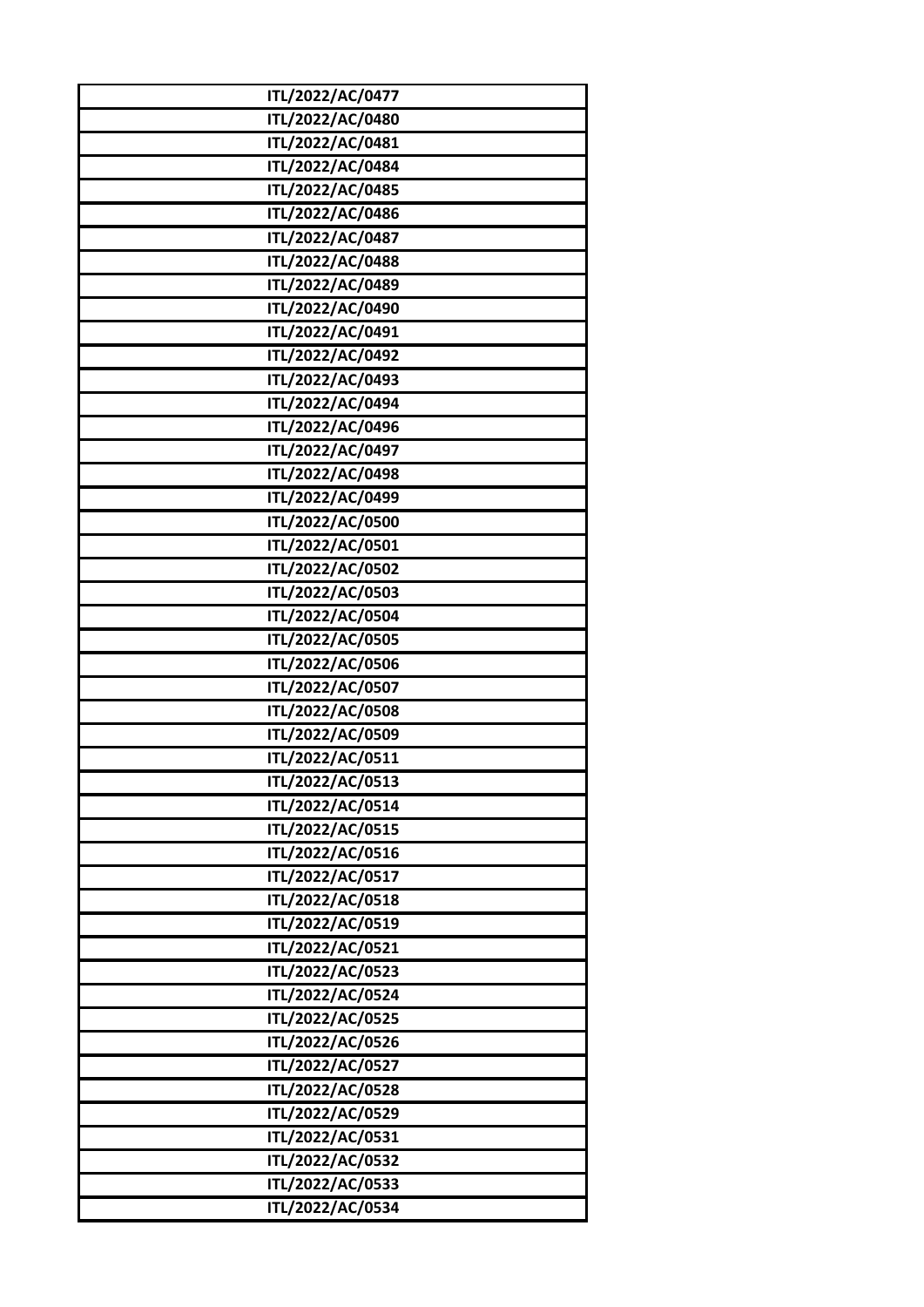| ITL/2022/AC/0535 |
|------------------|
| ITL/2022/AC/0536 |
| ITL/2022/AC/0537 |
| ITL/2022/AC/0538 |
| ITL/2022/AC/0539 |
| ITL/2022/AC/0540 |
| ITL/2022/AC/0541 |
| ITL/2022/AC/0542 |
| ITL/2022/AC/0543 |
| ITL/2022/AC/0544 |
| ITL/2022/AC/0546 |
| ITL/2022/AC/0547 |
| ITL/2022/AC/0548 |
| ITL/2022/AC/0549 |
| ITL/2022/AC/0550 |
| ITL/2022/AC/0551 |
| ITL/2022/AC/0552 |
| ITL/2022/AC/0553 |
| ITL/2022/AC/0554 |
| ITL/2022/AC/0555 |
| ITL/2022/AC/0556 |
| ITL/2022/AC/0557 |
| ITL/2022/AC/0558 |
| ITL/2022/AC/0560 |
| ITL/2022/AC/0561 |
| ITL/2022/AC/0562 |
| ITL/2022/AC/0563 |
| ITL/2022/AC/0564 |
| ITL/2022/AC/0565 |
| ITL/2022/AC/0566 |
| ITL/2022/AC/0567 |
| ITL/2022/AC/0569 |
| ITL/2022/AC/0571 |
| ITL/2022/AC/0572 |
| ITL/2022/AC/0573 |
| ITL/2022/AC/0574 |
| ITL/2022/AC/0575 |
| ITL/2022/AC/0576 |
| ITL/2022/AC/0577 |
| ITL/2022/AC/0578 |
| ITL/2022/AC/0579 |
| ITL/2022/AC/0580 |
| ITL/2022/AC/0581 |
| ITL/2022/AC/0582 |
| ITL/2022/AC/0583 |
| ITL/2022/AC/0584 |
| ITL/2022/AC/0585 |
| ITL/2022/AC/0586 |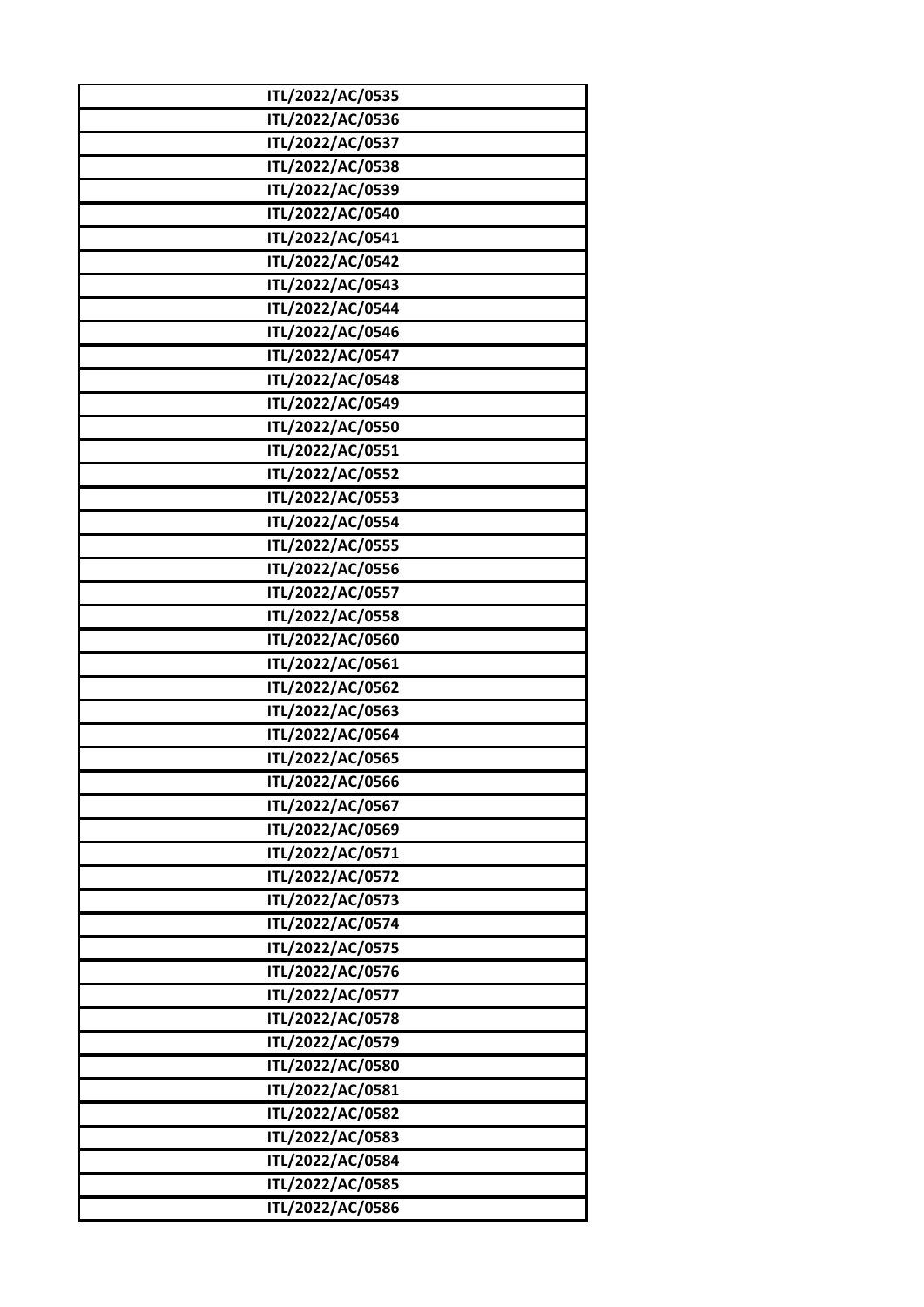| ITL/2022/AC/0588 |
|------------------|
| ITL/2022/AC/0589 |
| ITL/2022/AC/0591 |
| ITL/2022/AC/0592 |
| ITL/2022/AC/0593 |
| ITL/2022/AC/0594 |
| ITL/2022/AC/0595 |
| ITL/2022/AC/0597 |
| ITL/2022/AC/0598 |
| ITL/2022/AC/0599 |
| ITL/2022/AC/0601 |
| ITL/2022/AC/0603 |
| ITL/2022/AC/0604 |
| ITL/2022/AC/0605 |
| ITL/2022/AC/0607 |
| ITL/2022/AC/0608 |
| ITL/2022/AC/0609 |
| ITL/2022/AC/0610 |
| ITL/2022/AC/0611 |
| ITL/2022/AC/0612 |
| ITL/2022/AC/0613 |
| ITL/2022/AC/0614 |
| ITL/2022/AC/0615 |
| ITL/2022/AC/0616 |
| ITL/2022/AC/0617 |
| ITL/2022/AC/0618 |
| ITL/2022/AC/0619 |
| ITL/2022/AC/0620 |
| ITL/2022/AC/0620 |
| ITL/2022/AC/0621 |
| ITL/2022/AC/0622 |
| ITL/2022/AC/0623 |
| ITL/2022/AC/0624 |
| ITL/2022/AC/0626 |
| ITL/2022/AC/0627 |
| ITL/2022/AC/0629 |
| ITL/2022/AC/0630 |
| ITL/2022/AC/0631 |
| ITL/2022/AC/0633 |
| ITL/2022/AC/0634 |
| ITL/2022/AC/0635 |
| ITL/2022/AC/0637 |
| ITL/2022/AC/0638 |
| ITL/2022/AC/0639 |
| ITL/2022/AC/0640 |
| ITL/2022/AC/0641 |
| ITL/2022/AC/0644 |
| ITL/2022/AC/0645 |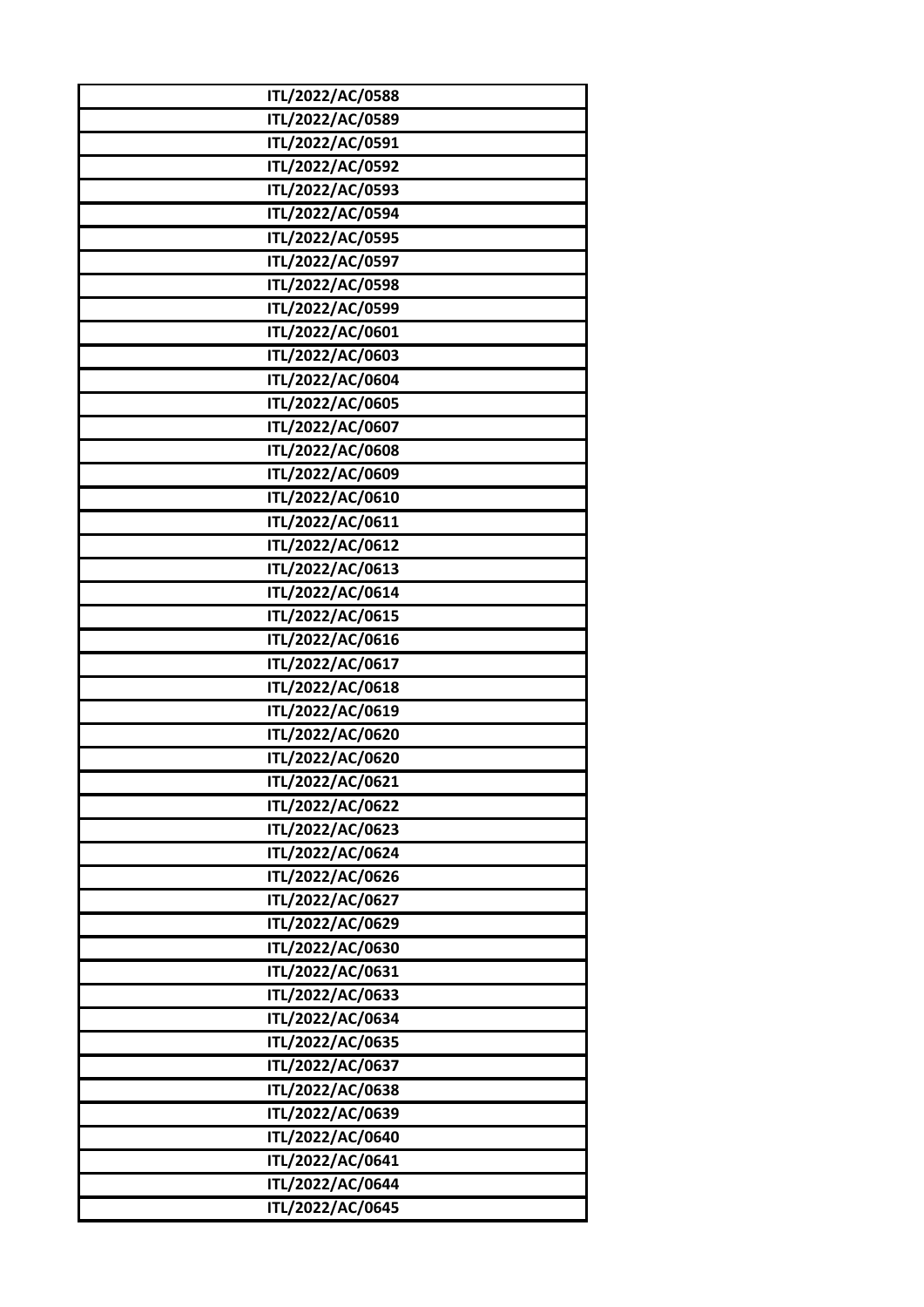| ITL/2022/AC/0646 |
|------------------|
| ITL/2022/AC/0647 |
| ITL/2022/AC/0648 |
| ITL/2022/AC/0649 |
| ITL/2022/AC/0650 |
| ITL/2022/AC/0651 |
| ITL/2022/AC/0652 |
| ITL/2022/AC/0653 |
| ITL/2022/AC/0654 |
| ITL/2022/AC/0655 |
| ITL/2022/AC/0656 |
| ITL/2022/AC/0657 |
| ITL/2022/AC/0659 |
| ITL/2022/AC/0660 |
| ITL/2022/AC/0661 |
| ITL/2022/AC/0662 |
| ITL/2022/AC/0663 |
| ITL/2022/AC/0664 |
| ITL/2022/AC/0665 |
| ITL/2022/AC/0666 |
| ITL/2022/AC/0668 |
| ITL/2022/AC/0669 |
| ITL/2022/AC/0670 |
| ITL/2022/AC/0671 |
| ITL/2022/AC/0672 |
| ITL/2022/AC/0673 |
| ITL/2022/AC/0674 |
| ITL/2022/AC/0675 |
| ITL/2022/AC/0676 |
| ITL/2022/AC/0677 |
| ITL/2022/AC/0678 |
| ITL/2022/AC/0679 |
| ITL/2022/AC/0680 |
| ITL/2022/AC/0681 |
| ITL/2022/AC/0682 |
| ITL/2022/AC/0683 |
| ITL/2022/AC/0684 |
| ITL/2022/AC/0685 |
| ITL/2022/AC/0686 |
| ITL/2022/AC/0687 |
| ITL/2022/AC/0688 |
| ITL/2022/AC/0689 |
| ITL/2022/AC/0690 |
| ITL/2022/AC/0691 |
| ITL/2022/AC/0692 |
| ITL/2022/AC/0693 |
| ITL/2022/AC/0694 |
| ITL/2022/AC/0695 |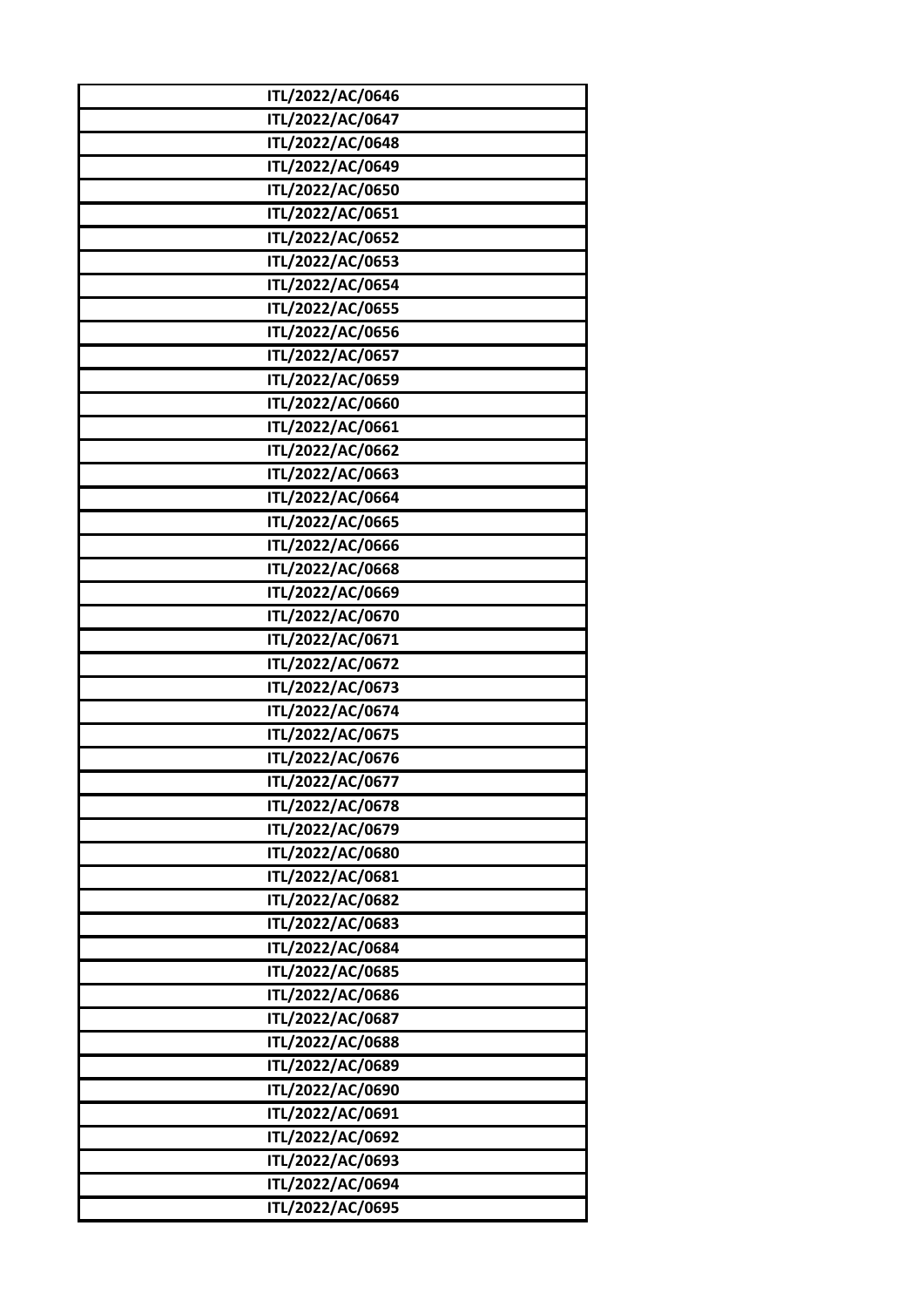| ITL/2022/AC/0696 |
|------------------|
| ITL/2022/AC/0697 |
| ITL/2022/AC/0698 |
| ITL/2022/AC/0699 |
| ITL/2022/AC/0700 |
| ITL/2022/AC/0701 |
| ITL/2022/AC/0702 |
| ITL/2022/AC/0703 |
| ITL/2022/AC/0705 |
| ITL/2022/AC/0706 |
| ITL/2022/AC/0707 |
| ITL/2022/AC/0708 |
| ITL/2022/AC/0709 |
| ITL/2022/AC/0710 |
| ITL/2022/AC/0711 |
| ITL/2022/AC/0713 |
| ITL/2022/AC/0714 |
| ITL/2022/AC/0717 |
| ITL/2022/AC/0718 |
| ITL/2022/AC/0719 |
| ITL/2022/AC/0720 |
| ITL/2022/AC/0721 |
| ITL/2022/AC/0723 |
| ITL/2022/AC/0724 |
| ITL/2022/AC/0725 |
| ITL/2022/AC/0726 |
| ITL/2022/AC/0727 |
| ITL/2022/AC/0728 |
| ITL/2022/AC/0729 |
| ITL/2022/AC/0730 |
| ITL/2022/AC/0731 |
| ITL/2022/AC/0732 |
| ITL/2022/AC/0733 |
| ITL/2022/AC/0734 |
| ITL/2022/AC/0735 |
| ITL/2022/AC/0736 |
| ITL/2022/AC/0737 |
| ITL/2022/AC/0738 |
| ITL/2022/AC/0740 |
| ITL/2022/AC/0742 |
| ITL/2022/AC/0743 |
| ITL/2022/AC/0744 |
| ITL/2022/AC/0745 |
| ITL/2022/AC/0748 |
| ITL/2022/AC/0778 |
| ITL/2022/AC/0784 |
| ITL/2022/AC/0868 |
| ITL/2022/AC/0870 |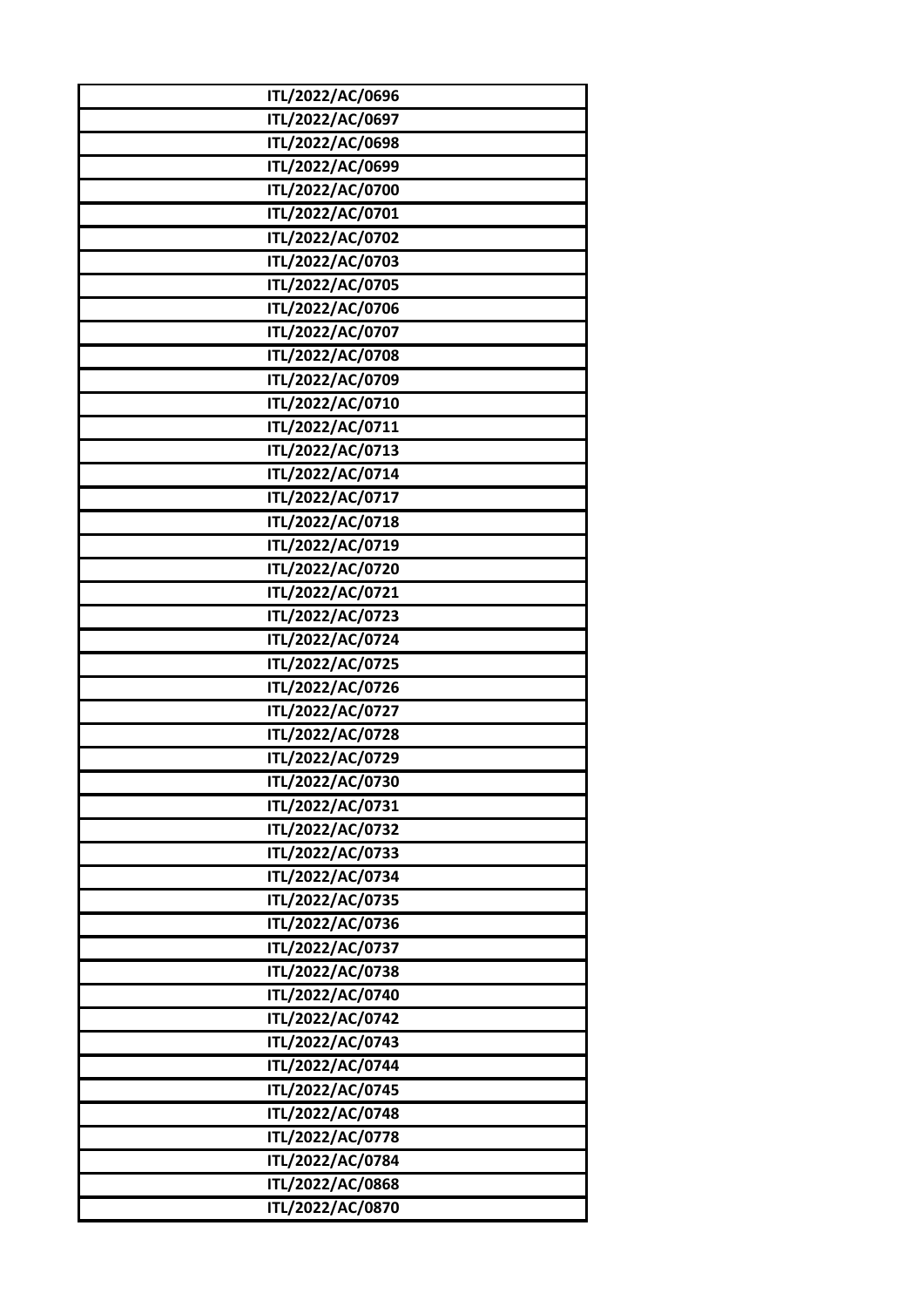| ITL/2022/AC/0872<br>ITL/2022/AC/0873<br>ITL/2022/AC/0874<br>ITL/2022/AC/0875<br>ITL/2022/AC/0877<br>ITL/2022/AC/0878<br>ITL/2022/AC/0879<br>ITL/2022/AC/0880 |  |
|--------------------------------------------------------------------------------------------------------------------------------------------------------------|--|
|                                                                                                                                                              |  |
|                                                                                                                                                              |  |
|                                                                                                                                                              |  |
|                                                                                                                                                              |  |
|                                                                                                                                                              |  |
|                                                                                                                                                              |  |
|                                                                                                                                                              |  |
|                                                                                                                                                              |  |
| ITL/2022/AC/0881                                                                                                                                             |  |
| ITL/2022/AC/0882                                                                                                                                             |  |
| ITL/2022/AC/0883                                                                                                                                             |  |
| ITL/2022/AC/0884                                                                                                                                             |  |
| ITL/2022/AC/0885                                                                                                                                             |  |
| ITL/2022/AC/0887                                                                                                                                             |  |
| ITL/2022/AC/0888                                                                                                                                             |  |
| ITL/2022/AC/0889                                                                                                                                             |  |
| ITL/2022/AC/0890                                                                                                                                             |  |
| ITL/2022/AC/0891                                                                                                                                             |  |
| ITL/2022/AC/0892                                                                                                                                             |  |
| ITL/2022/AC/0893                                                                                                                                             |  |
| ITL/2022/AC/0894                                                                                                                                             |  |
| ITL/2022/AC/0895                                                                                                                                             |  |
| ITL/2022/AC/0896                                                                                                                                             |  |
| ITL/2022/AC/0897                                                                                                                                             |  |
| ITL/2022/AC/0900                                                                                                                                             |  |
| ITL/2022/AC/0901                                                                                                                                             |  |
| ITL/2022/AC/0902                                                                                                                                             |  |
| ITL/2022/AC/0903                                                                                                                                             |  |
| ITL/2022/AC/0904                                                                                                                                             |  |
| ITL/2022/AC/0905                                                                                                                                             |  |
| ITL/2022/AC/0906                                                                                                                                             |  |
| ITL/2022/AC/0908                                                                                                                                             |  |
| ITL/2022/AC/0971                                                                                                                                             |  |
| ITL/2022/AC/1015                                                                                                                                             |  |
| ITL/2022/AC/1016                                                                                                                                             |  |
| ITL/2022/AC/1017                                                                                                                                             |  |
| ITL/2022/AC/1018                                                                                                                                             |  |
| ITL/2022/AC/1019                                                                                                                                             |  |
| ITL/2022/AC/1020                                                                                                                                             |  |
| ITL/2022/AC/1021                                                                                                                                             |  |
| ITL/2022/AC/1022                                                                                                                                             |  |
| ITL/2022/AC/1023                                                                                                                                             |  |
| ITL/2022/AC/1024                                                                                                                                             |  |
| ITL/2022/AC/1025                                                                                                                                             |  |
| ITL/2022/AC/1026                                                                                                                                             |  |
| ITL/2022/AC/1027                                                                                                                                             |  |
| ITL/2022/AC/1029                                                                                                                                             |  |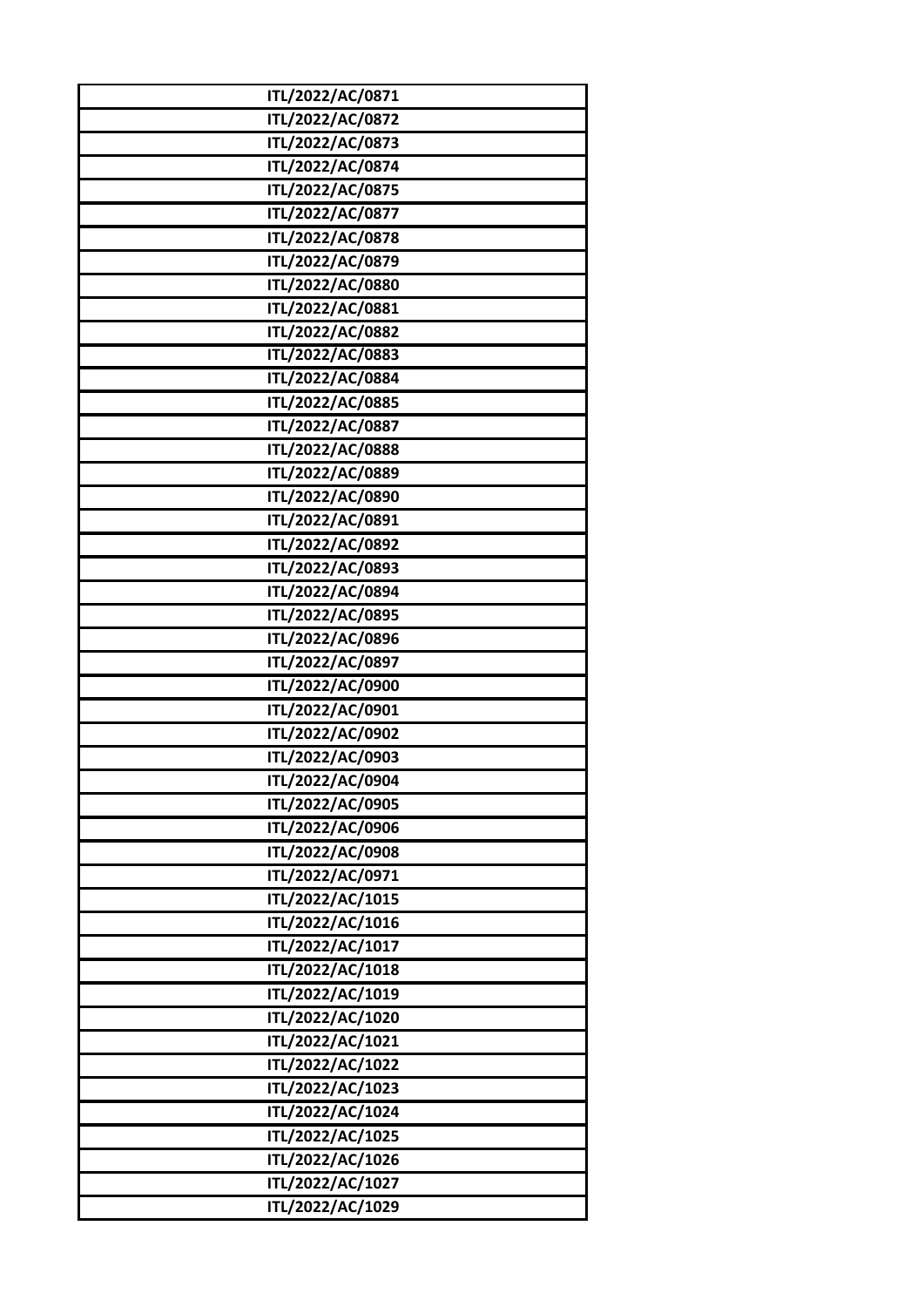| ITL/2022/AC/1030 |  |
|------------------|--|
| ITL/2022/AC/1031 |  |
| ITL/2022/AC/1032 |  |
| ITL/2022/AC/1033 |  |
| ITL/2022/AC/1034 |  |
| ITL/2022/AC/1035 |  |
| ITL/2022/AC/1036 |  |
| ITL/2022/AC/1037 |  |
| ITL/2022/AC/1038 |  |
| ITL/2022/AC/1039 |  |
| ITL/2022/AC/1040 |  |
| ITL/2022/AC/1041 |  |
| ITL/2022/AC/1042 |  |
| ITL/2022/AC/1043 |  |
| ITL/2022/AC/1045 |  |
| ITL/2022/AC/1046 |  |
| ITL/2022/AC/1047 |  |
| ITL/2022/AC/1048 |  |
| ITL/2022/AC/1049 |  |
| ITL/2022/AC/1050 |  |
| ITL/2022/AC/1051 |  |
| ITL/2022/AC/1052 |  |
| ITL/2022/AC/1053 |  |
| ITL/2022/AC/1054 |  |
| ITL/2022/AC/1055 |  |
| ITL/2022/AC/1056 |  |
| ITL/2022/AC/1057 |  |
| ITL/2022/AC/1058 |  |
| ITL/2022/AC/1059 |  |
| ITL/2022/AC/1060 |  |
| ITL/2022/AC/1061 |  |
| ITL/2022/AC/1062 |  |
| ITL/2022/AC/1063 |  |
| ITL/2022/AC/1082 |  |
| ITL/2022/AC/1083 |  |
| ITL/2022/AC/1084 |  |
| ITL/2022/AC/1085 |  |
| ITL/2022/AC/1086 |  |
| ITL/2022/AC/1087 |  |
| ITL/2022/AC/1089 |  |
| ITL/2022/AC/1090 |  |
| ITL/2022/AC/1091 |  |
| ITL/2022/AC/1092 |  |
| ITL/2022/AC/1093 |  |
| ITL/2022/AC/1094 |  |
| ITL/2022/AC/1095 |  |
| ITL/2022/AC/1096 |  |
| ITL/2022/AC/1097 |  |